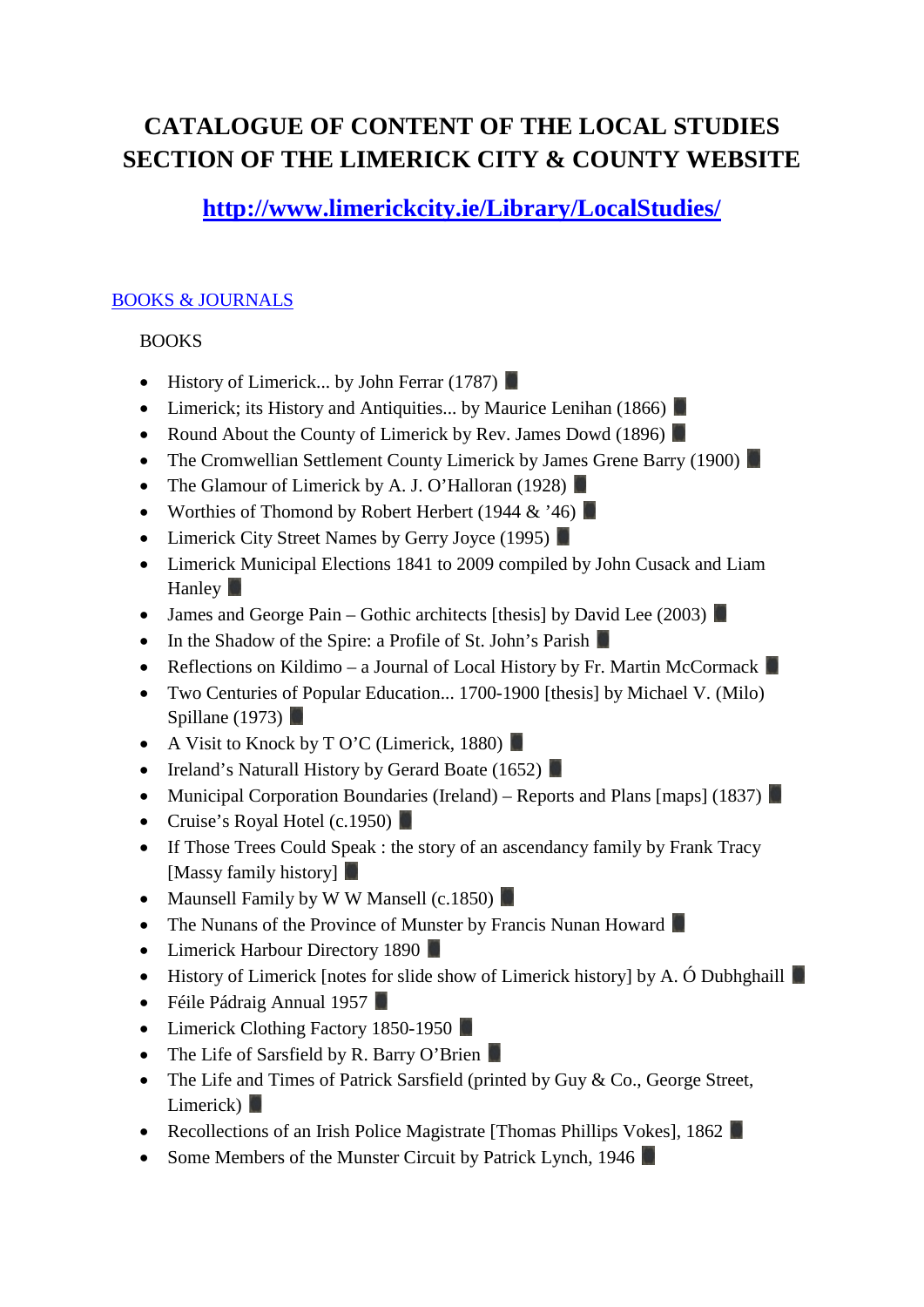### **JOURNALS**

- Our Catholic Life [Limerick diocesan journal] (1954-70)
- Hatch 33 [Journal of the Limerick Centre for the Unemployed] (1987-97)
- The Old Limerick Journal, volumes 1 to 48 (1979-2014)
- Journal of The Limerick Field Club [precursor to the North Munster Antiquarian Journal], volumes 1 to 3 (1897-1908)
- Limerick Socialist (1972-81)
- The Bottom Dog  $(1975-76)$
- Night Times [entertainment journal] (1990/91)
- Scéal Chatha Luimnigh/Limerick War News [Civil War-era journal] (1922)

### [LOCAL STUDIES FILES](http://www.limerickcity.ie/Library/LocalStudies/LocalStudiesFiles/)

A scrapbook encyclopaedia of Limerick

Mostly newspaper cuttings on subjects of Limerick interest, arranged alphabetically (from Abbey Fishermen to Young Munster RFC).

1,700 subjects listed, with coverage varying from a single item to extensive files of several hundred items.

### [OBITUARIES, DEATH NOTICES, FUNERAL REPORTS, ETC. FROM THE LIMERICK](http://www.limerickcity.ie/Library/LocalStudies/ObituariesdeathnoticesetcfromTheLimerickChronicle/)  [CHRONICLE NEWSPAPER](http://www.limerickcity.ie/Library/LocalStudies/ObituariesdeathnoticesetcfromTheLimerickChronicle/)

Year-by-year listings of deaths from 1781 to 1944 – over 27,000 entries

Scan of newspaper extract available for every entry

Also alphabetical listings, from Abbott to Young

### [LIMERICK CITY & COUNTY TRADES and STREET DIRECTORIES](http://www.limerickcity.ie/Library/LocalStudies/TradesStreetDirectories1769-1976/)

Full scans of Limerick City and County content of over 50 directories, from 1769 to 1976

Allied to which is: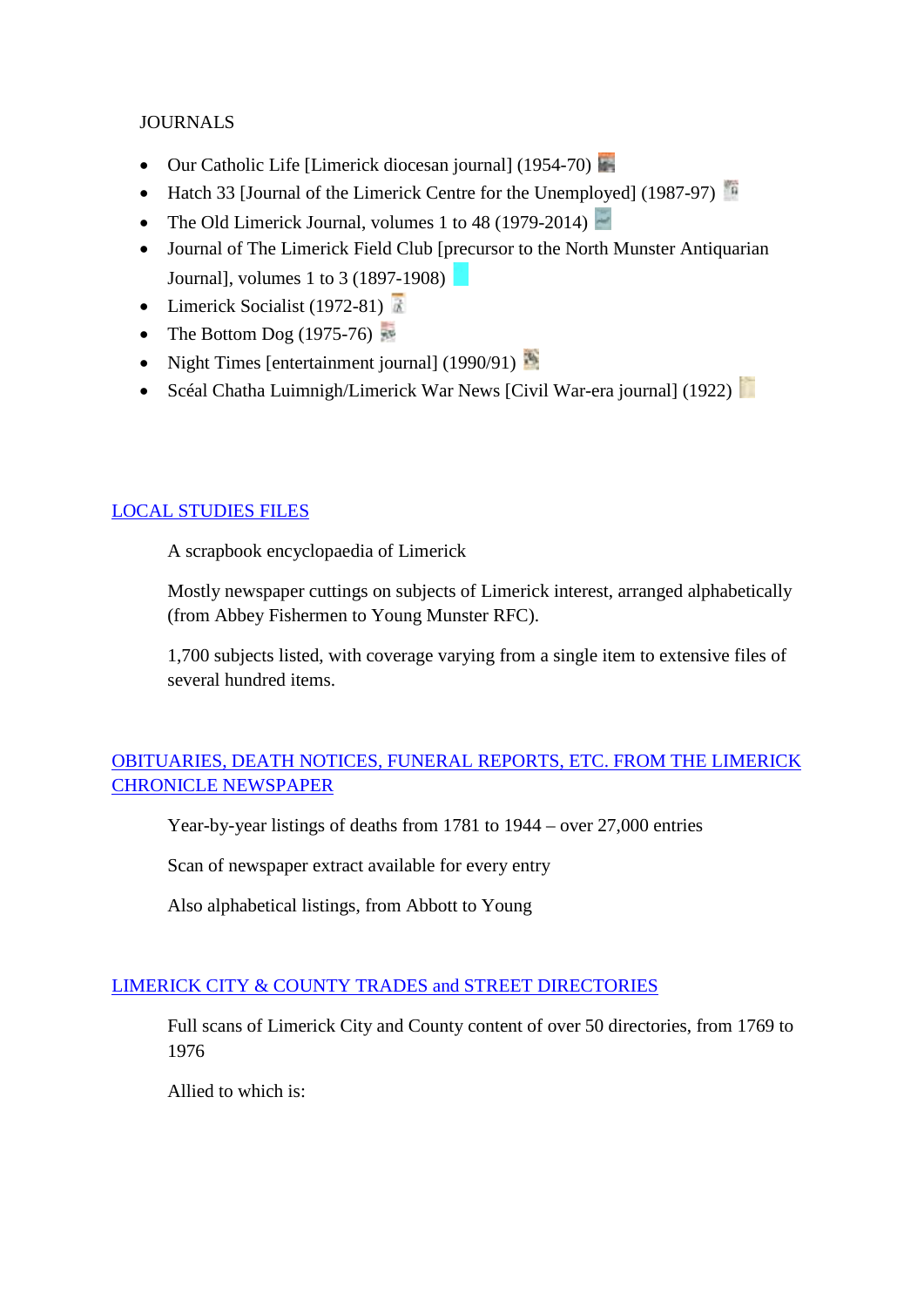### [LIMERICK CITY TRADES REGISTER](http://www.limerickcity.ie/webapps/TradesReg/TradesReg.aspx)

Database of more than 60,000 entries of Limerick City-related content from Trades and Street Directories from 1769 to 1920

Searchable by name, address, trade, date & directory

### [REGISTERS OF ELECTORS FOR LIMERICK CITY ELECTORAL AREA](http://www.limerickcity.ie/Library/LocalStudies/RegistersOfElectors/)

A to Z listings for Limerick City registers of electors, 1885 and 1923

Full scans of registers of electors, Limerick City electoral area, 1925, 1931, 1940, 1945, 1950

### [COUNTY LIMERICK GRAND JURY PRESENTMENTS BOOKS, 1807-1900](http://www.limerickcity.ie/Library/LocalStudies/GrandJuryPresentments1807-1900/)

This is an important primary research source for the study of Limerick history and a promising aid in family history research. The family history relevance is that the proposals include the names of proposed contractors. On occasion, they may also specify the work to be done by reference to the property of individuals.

### [1916 COMMEMORATIVE MATERIALS](http://www.limerickcity.ie/Library/LocalStudies/1916Commemoration/)

- Limerick Leader newspaper all editions of The Limerick Leader for the year 1916
- book, The Secret History of the Irish Volunteers by The O'Rahilly (1915)
- book, Souvenir Booklet of Public Funeral of O'Donovan Rossa (1915)
- journal, The Spark [52 issues, February 1915 to January 1916]
- book, Cuimhníonn ar Luimnigh (published in 1966 for the  $50<sup>th</sup>$  anniversary commemoration of the 1916 Easter Rising)
- 1916/2016 Centenary Programme booklet

### [MAPPING LIMERICK CASUALTIES IN WORLD WAR I](https://limerickww1.wordpress.com/)

The map shows the location where each Limerick casualty during WW1 is commemorated. Click on the placemark to identify the casualty. Each placemark is colour coded by age. We have generated individual GPS coordinates for every casualty. These coordinates are not the exact location of their plaque but are instead close to the commemoration site, giving each its own space.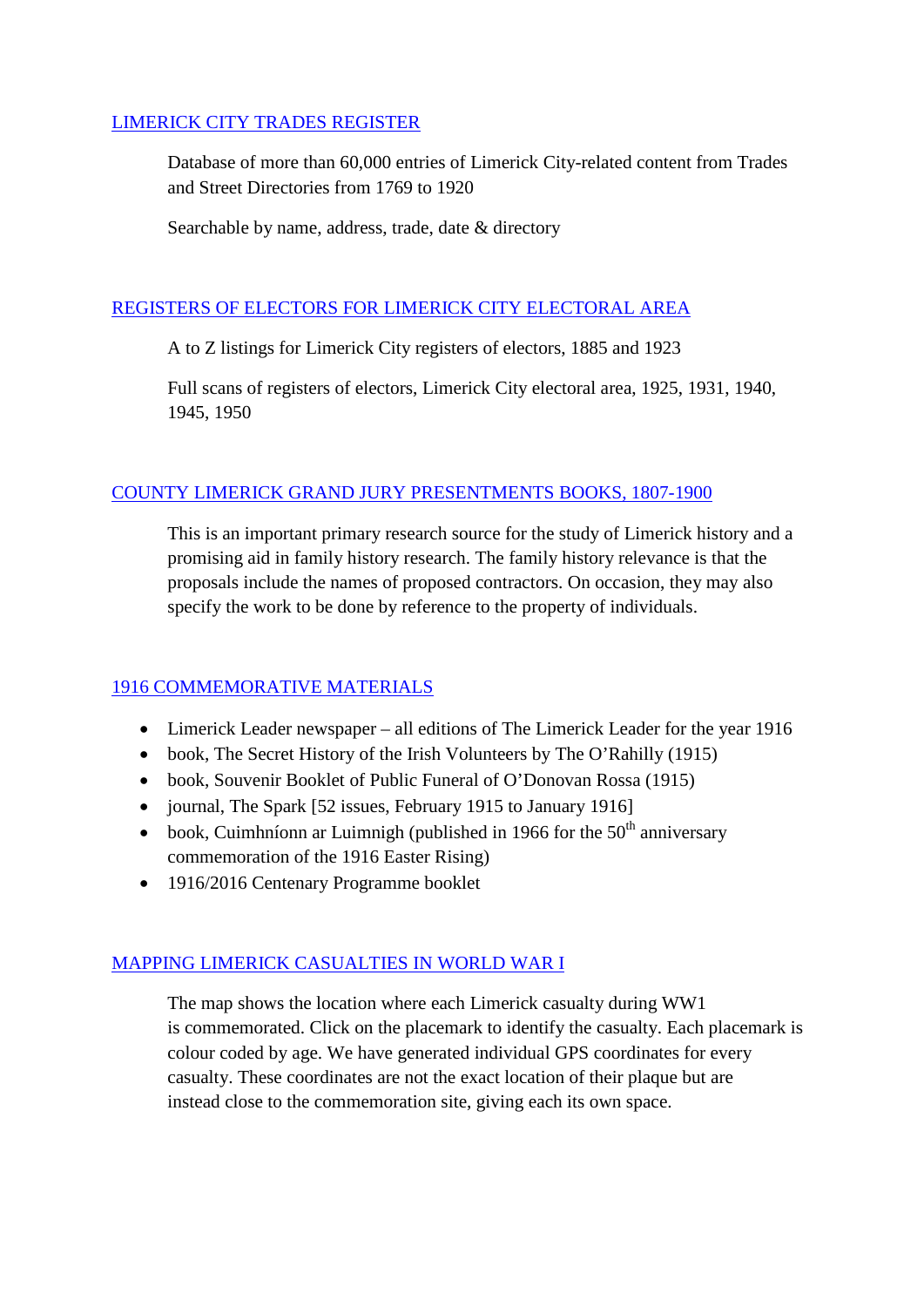#### [O'DWYER LENTEN PASTORALS](http://www.limerickcity.ie/Library/LocalStudies/ODwyerLentenPastorals/)

The Pastoral Letters of Bishop Edward Thomas O'Dwyer, 1887 to 1917

[Presented in association with Limerick Diocesan Archives]

### [IRISH TOURIST ASSOCIATION SURVEY](http://www.limerickcity.ie/Library/LocalStudies/IrishTouristAssociationSurvey/)

Survey of Limerick, presented on a parish-by-parish basis, conducted by the Irish Tourist Association (precursor to Bórd Fáilte/The Irish Tourism Board)

The Irish Tourist Association was a precursor of Bord Fáilte. It sponsored the survey of Limerick (as well as other counties) with a view to assessing its potential for tourism. The Limerick survey was carried out in 1943/44 by the noted archaeologists Ralph Lucas and P. J. Lynch, who completed several detailed forms on the parishes (Roman Catholic) around the county and including Limerick City. The survey form was quite extensive. The survey compilers listed items of topographical interest, geological features, mansions and castles, and customs and patterns. They also had to make an inventory of amenities, give general information on towns and villages, list dance halls, cinemas, industries, handcrafts, fairs and markets, and petrol stations. Copious notes were taken, often illustrated with pencil drawings—the one for Manister Abbey being particularly detailed. These notes now give us a valuable insight into Limerick social history in the 1940s. The types of bed and breakfasts were listed, together with a commentary on whether they had facilities such as bathrooms, toilets, etc.

Besides completing the survey forms, the archaeologists took black-and-white 'box brownie' photographs of antiquities deemed to be potential tourist attractions. These were placed in envelopes and clipped onto the survey forms.We include these photographs here.

[Adapted from'The Irish Tourist Board Association Survey: a forgotten Limerick resource' by Margaret Franklin, History Ireland, vol. 11, no. 4, Winter 2003]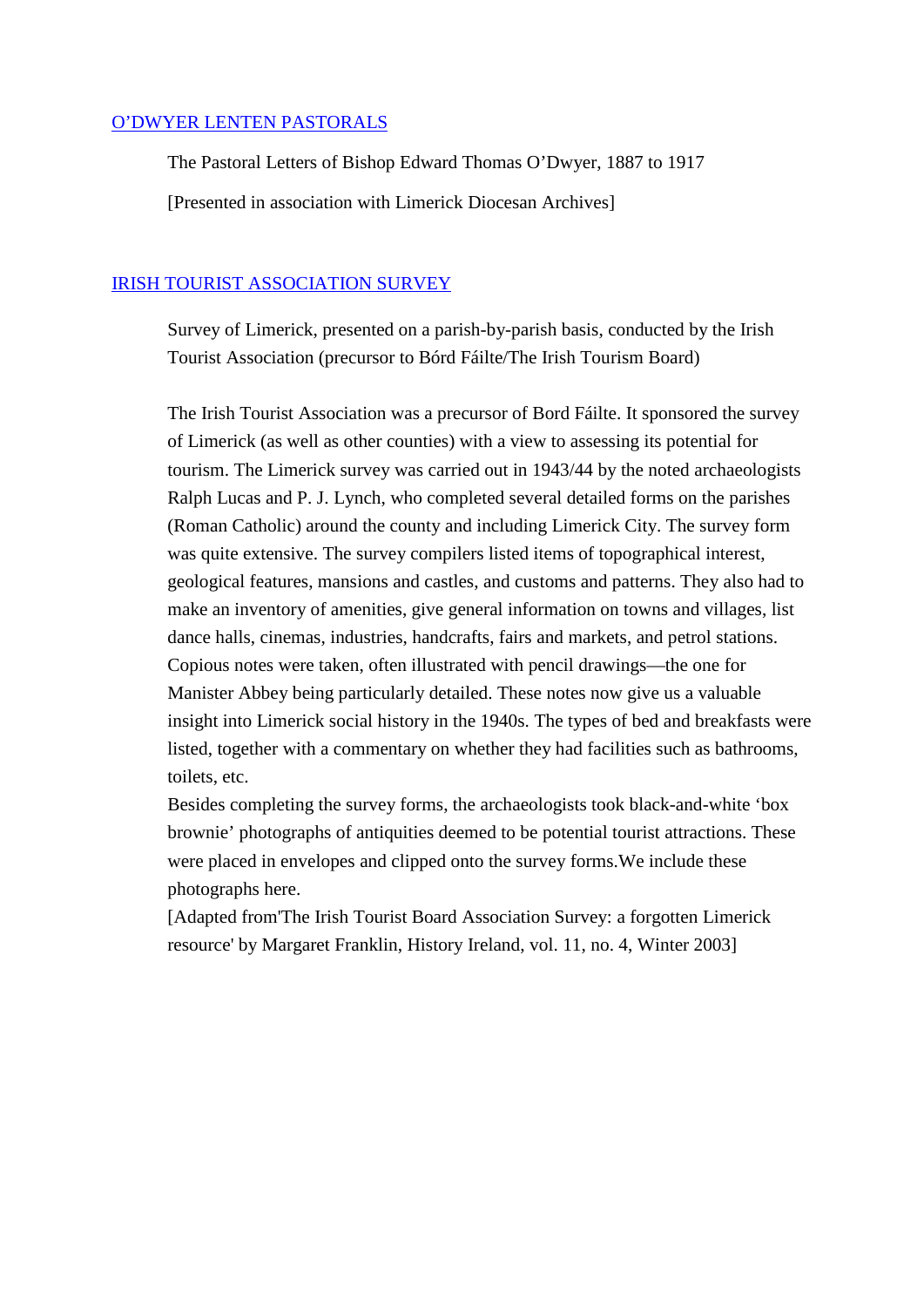### [THE SÉAMUS Ó CEALLAIGH GAA COLLECTION](http://www.limerickcity.ie/Library/LocalStudies/TheSeamusOCeallaighGAACollectionatLimerickCityLibrary/)

### [BOOKS](http://www.limerickcity.ie/Library/LocalStudies/TheSeamusOCeallaighGAACollectionatLimerickCityLibrary/BooksofGAAHistory/)

- Gaelic Athletic Annuals & Yearbooks for 1907, 1908, 1910, 1927, 1932, 1934, 1936, 1937, 1938, 1946, 1957
- Story of The GAA (1916)
- Fifty Years of Irish Athletics (1925)
- Gaelic Days by Séamus Ó Ceallaigh (1944)
- Aonach Tailteann, or Tailteann Games: their origin, history... by T. H. Nally
- How to Play Gaelic Football by Dick Fitzgerald (1914)
- Twenty Years of the GAA, 1910 1930, compiled by Phil O'Neill (1930)

### [JOURNALS](http://www.limerickcity.ie/Library/LocalStudies/TheSeamusOCeallaighGAACollectionatLimerickCityLibrary/Journals/)

- An Camán (1931-1934)
- An Gaedheal (1934-1937)
- Gaelic Quarterly Review (1936-1937)
- Gaelic Echo (1941-1958)
- Gaelic Sport (1958-1988)
- Gaelic Weekly News (1968-1969)
- Gaelic News (1969-1970)
- Cuchulainn Annual (1957-1975)

### [1934 JUBILEE SPECIAL PUBLICATIONS](http://www.limerickcity.ie/Library/LocalStudies/TheSeamusOCeallaighGAACollectionatLimerickCityLibrary/Journals/Jubilee1934Publications/)

- Golden Jubilee Souvenir (116 pages)
- Irish Independent Golden Jubilee Souvenir (108 pages)
- Irish Press Golden Jubilee Souvenir (100 pages)
- Irish Independent GAA Golden Jubilee Congress Record (8 pages)

### [GREAT LIMERICK SPORTSMEN](http://www.limerickcity.ie/Library/LocalStudies/SeamusOCeallaighsGreatLimerickSportsmen/)

Over 200 biographical profiles of Limerick footballers, hurlers, athletes and cyclists.

Written by Séamus Ó Ceallaigh and published as a series in The Limerick Leader newspaper over ten years, from the 1950s.

### [LIMERICK GAA CLUB FILES](http://www.limerickcity.ie/Library/LocalStudies/TheSeamusOCeallaighGAACollectionatLimerickCityLibrary/ClubsFiles/)

Scrapbook files (mostly newspaper clippings) on 45 Limerick GAA clubs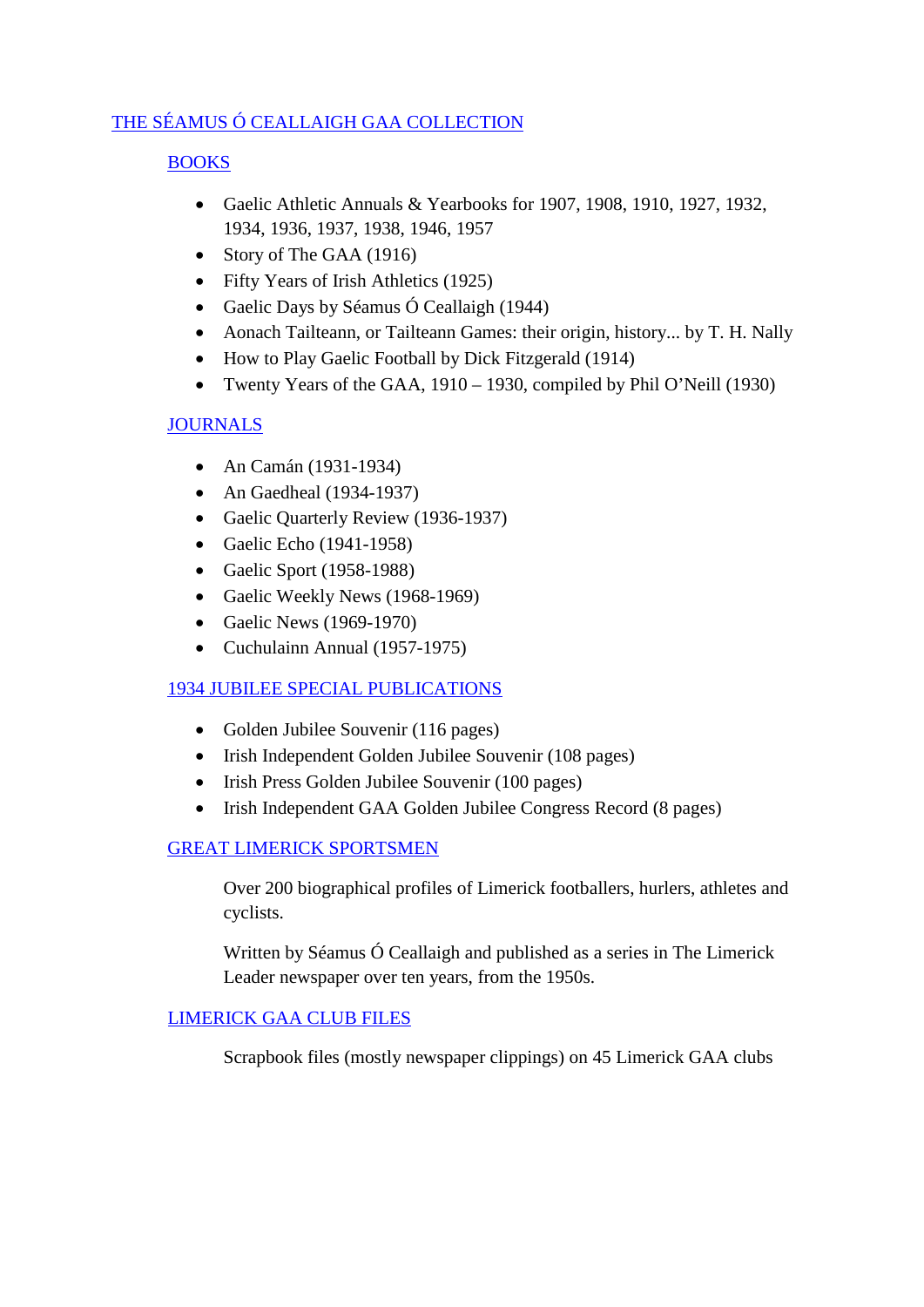#### [FAMILY HISTORIES](http://www.limerickcity.ie/Library/LocalStudies/FamilyHistories/)

Research materials (of varying levels of depth) relating to about 90 notable families associated with Limerick

### [FIELD NAME BOOKS OF LIMERICK](http://www.limerickcity.ie/Library/LocalStudies/FieldNameBooksofLimerick/)

More than 1,700 pages of notes taken by surveyors, relating to the first ordnance survey of County Limerick, c.1840

Maps also included – clickable parishes map and alphabetical listings by parish

### [WHO'S WHO OF LIMERICK](http://www.limerickcity.ie/Library/LocalStudies/WhosWhoofLimerick/)

An alphabetical listing of more than 700 notable people associated with Limerick, giving bibliographic references to books in the Limerick City & County Library collection

#### [WITNESS STATEMENTS \(WAR OF INDEPENDENCE\)](http://www.limerickcity.ie/Library/LocalStudies/IrishBureauofMilitaryHistory-WitnessStatements/)

Statements made by 120 participants from Limerick & Tipperary in the Irish War of Independence period, c.1913-1921

### ['SALE OF LIMERICK' CATALOGUE, 1907](http://www.limerickcity.ie/Library/LocalStudies/The1907SaleofLimerickCatalogueMaps/)

Set of 17 maps of large portion of Limerick City and liberties

Over 200 individual lots accessible, showing map and details of each lot

#### CENSUS [1901 & 1911](http://www.limerickcity.ie/Library/LocalStudies/19011911CensusHouseholderListings/)

Householder listings for Limerick City & County for 1901 and 1911 censuses

Rendered somewhat obsolete by the National Archives census resource but still very useful for cross-checking purposes

### [NEWSPAPERS COLLECTION](http://www.limerickcity.ie/Library/LocalStudies/NewspapersCollection/)

Listings of newspapers available in Limerick City & County Library collection – microfilm and hardcopy